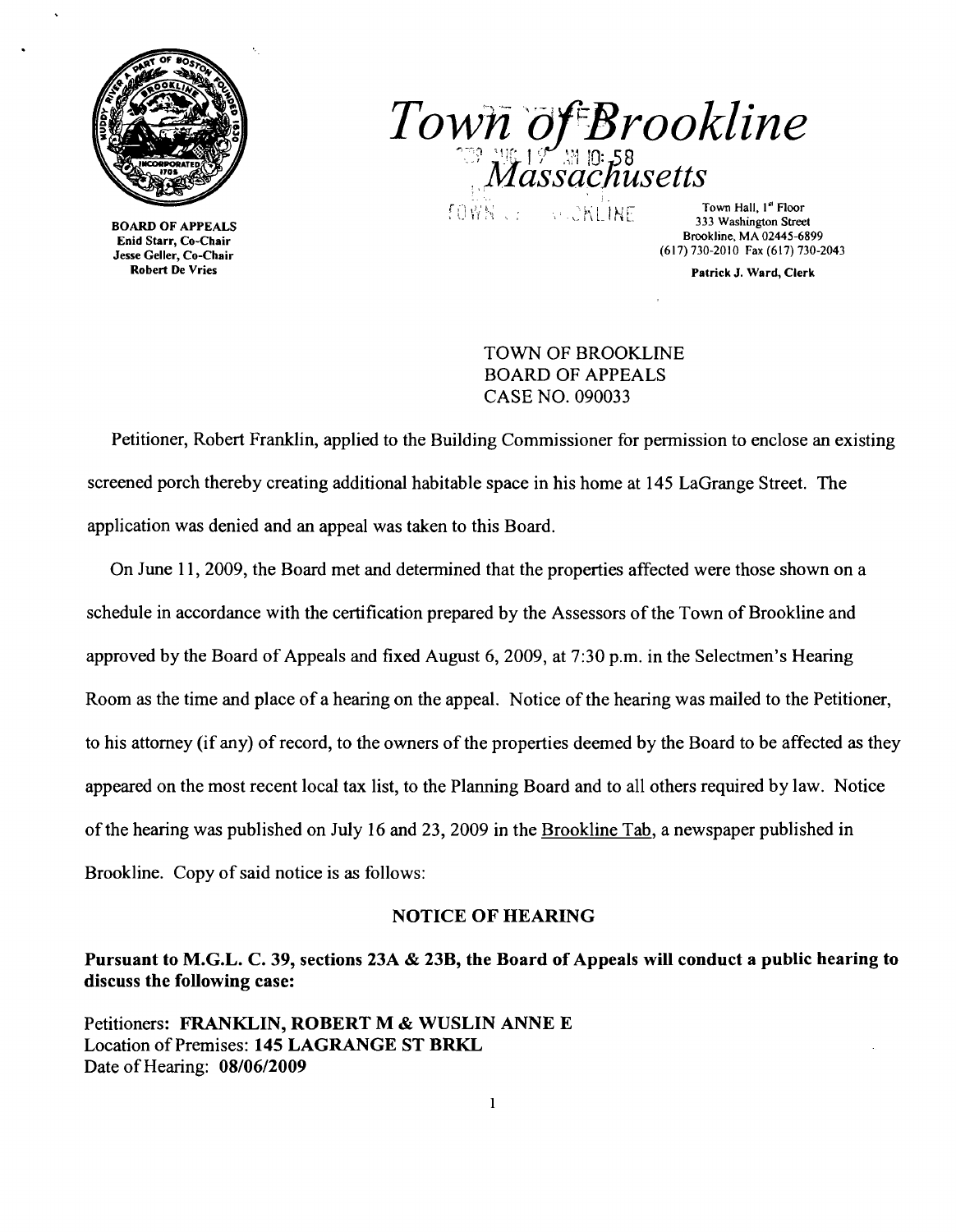Time of Hearing: 7:30 p.m. Place of Hearing: Selectmen's Hearing Room, 6th. floor

A public hearing will be held for a variance and/or special permit from:

5.20, Floor Area Ratio, Variance Required. 5.22.3.b.l.a, Exceptions to Maximum Floor Area Ratio (FAR) Regulations for Residential Units, Special Permit Required. 8.02.2, Alteration or Extension, Special Permit Required. Modification of Board of Appeals Case #379, dated 26 May 1949, as necessary of the Zoning By-Law to enclose an existing screened porch thereby creating additional habitable space in your home at 145 LAGRANGE ST BRKL.

Said Premise located in a S-15 (single family) district.

*Hearings, once opened, may be continued by the Chair to a date and time certain. No further notice will be mailed to abutters or advertised in the TAB. Questions regarding whether a hearing has been continued, or the date and time ofany hearing may be directed to the Zoning Administrator at* 617-734-2134 *or check meeting calendar at:http://calendars.town.brookline.ma.usIMasterTownCalandarl?FormID=158.* 

The Town of Brookline does not discriminate on the basis of disability in admission to, access to, or *operations ofits programs, services or activities. Individuals who need auxiliary aidsfor effective*  communication in programs and services of the Town of Brookline are invited to make their needs known to the ADA Coordinator, Stephen Bressler, Town of Brookline, 11 Pierce Street, Brookline, MA 02445. *Telephone:* (617) *730-2330; TDD* (617) *730-2327.* 

## Enid Starr Jesse Geller Robert De Vries

At the time and place specified in the notice, this Board held a public hearing. Present at the hearing

was Chairman, Enid Starr and board members Jonathan Book and Mark Zuroff. Mr. Franklin presented his case before the Board.

Mr. Franklin described his home at 145 LaGrange Street as a 1.5 story single family Cape Cod style

home located between Rangeley Road and Princeton Road that was built in 1949. The basement is

partially finished and there is a dormer on the rear facade to make the second story habitable. In addition,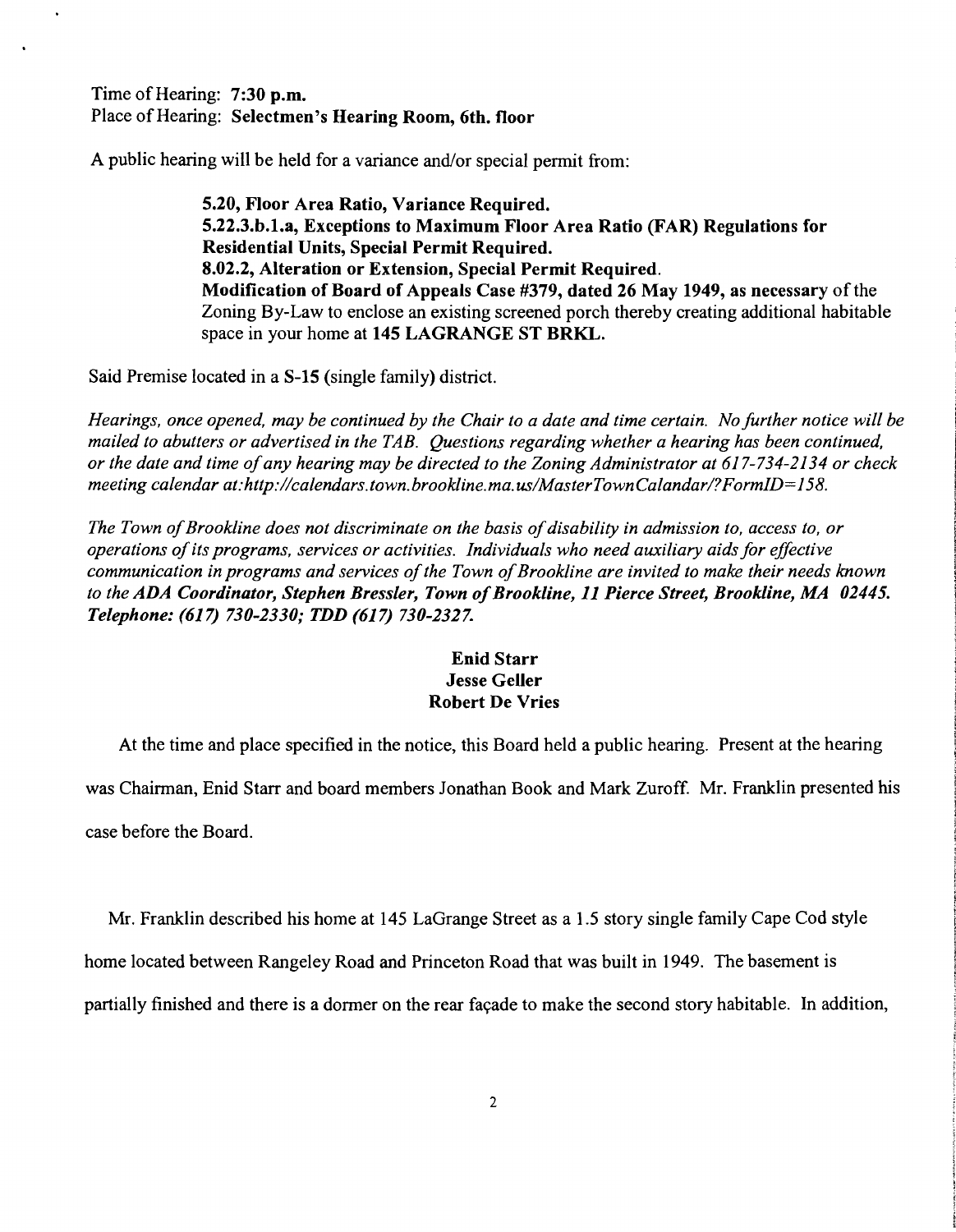there is an existing three season porch on the rear of the house. The surrounding neighborhood is comprised primarily of single family homes.

Mr. Franklin, said that he is proposing to enclose the existing porch to create additional habitable area. The dimensions of the porch are 13'6" by 11'4", which will result in an additional 153 square feet of gross floor area. In the future, there may be a stair added to provide access from the addition to the rear yard but that has not yet been decided. None of the work is anticipated to alter the original footprint of the structure or change the roofline.

Mr. Franklin submitted a new set of plans dated August 6, 2009 by Mr. Scott Payette of Scott Payette Architects, Boston MA, in response to Planning Board concerns regarding detail. The plans consisted of five sheets, Al through AS.

The Chairman asked whether anyone in attendance wished to speak in favor or against the proposal. No one rose to speak. Mr. Franklin reminded the Board that three letters of support, all direct abutters, had been submitted. The Chairman acknowledged receipt of the subject letters.

Polly Se1koe, Assistant Director for Regulatory Planning, delivered the findings ofthe Planning Department staff.

4,348

|                         | <b>Allowed</b> | <b>Existing</b> | <b>Proposed</b> |
|-------------------------|----------------|-----------------|-----------------|
| <b>Floor Area Ratio</b> | . 43           |                 | .30             |
| (% of allowed)          | 00%            | 14%             | <b>18%</b>      |

Section 5.20 - Floor Area Ratio

**Floor Area** (s.f.)

\* Under Section 5.22.3.b.l.a a special permit may be granted by the Board of Appeals to allow for an interior conversion that is less than or equal to 30% of the permitted gross floor area. The applicant is proposing to increase their FAR to 118%.

4,501

**Finding** 

Variance/Special Permit\*

## 8.02.2 - Alteration or Extension

A special permit is required to alter a pre-existing non-conforming structure.

3,800

Ms Selkoe said that the Planning Board was supportive of the proposal to convert an existing porch into

habitable floor area. The porch will not alter the footprint of the existing structure and should not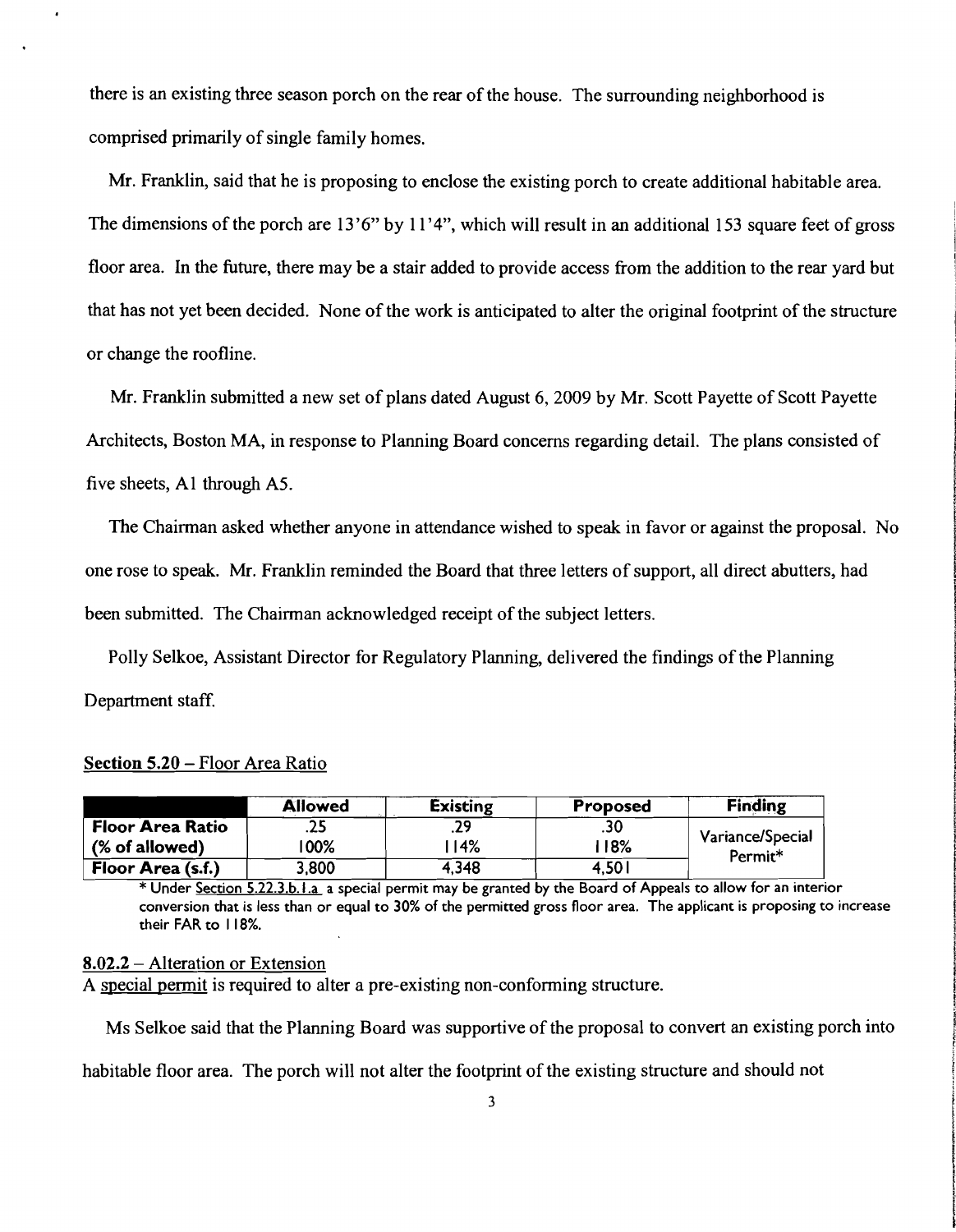substantially change the appearance of the structure. Further, the conversion will not be visible from LaGrange Street or Rangeley Road and should have a minimal visual impact on the abutting properties and Princeton Road. However, since the porch will be visible from some neighboring properties, complete architectural plans of the building should be submitted, indicating the design of the exterior stair and building materials. The plans submitted by the applicant do not accurately represent the proposed exterior appearance of the enclosed porch as they are the original plans for the house; drawn over by the applicant. As the house was built in 1949, there have been some alterations to the home over the past sixty years that are not reflected on the plans. As a result, the Planning Board recommended the applicant provide plans that accurately depict the current and proposed conditions at this property for the Board of Appeals meeting. Ms Selkoe acknowledged that the submission at the Board of Appeals hearing would satisfy that concern. Therefore, she said, the Planning Board recommended approval  $(3-2)$  of the plans by Robert Franklin and Scott Payette, dated May 19,2009, subject to the following condition:

Prior to the issuance of a building permit, the applicant shall submit to the Building Commissioner for review and approval for conformance to the Board of Appeals decision: 1) a final site plan stamped and signed by a registered engineer or land surveyor; 2) final building elevations and floor plans, including all stair details and exterior materials, stamped and signed by a registered architect; and 3) evidence that the Board of Appeals decision has been recorded at the Registry of Deeds.

Michael Shepard, Building Commissioner, delivered the comments from the Building Department. He said that the petitioner has the support of his neighbors in his proposal and that the proposed work would improve the appearance of his property. Mr. Shepard said that the Building Department is supportive of the proposal as well as the conditions proposed by the Planning Board. Mr. Shepard did say that in his opinion the condition requiring a final site plan was not necessary.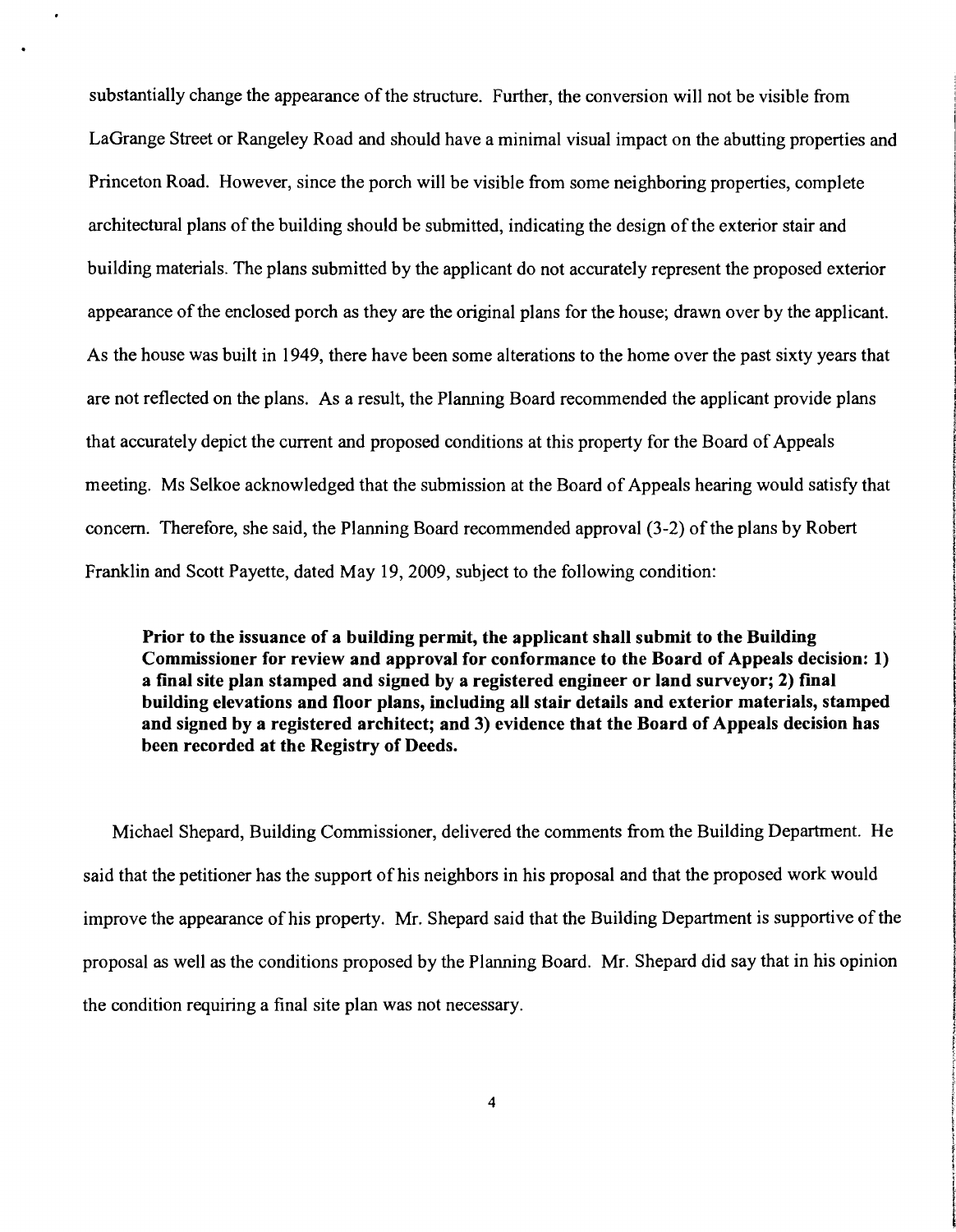The Board, having deliberated on this matter and having considered the foregoing testimony,

concludes that it is desirable to grant a Special Permit in accordance with Section 5.22.3.b.1.a, exception to

maximum floor area ratio and Section 8.02.2, alteration of a pre-existing, non-conforming structure and

makes the following findings pursuant to Section 9.05:

- a. The specific site is an appropriate location for such a use, structure, or condition.
- b. The use as developed will not adversely affect the neighborhood.
- c. There will be no nuisance or serious hazard to vehicles or pedestrians.
- d. Adequate and appropriate facilities will be provided for the proper operation of the proposed use.
- e. The development as proposed will not have a significant adverse effect on the supply of housing available for low and moderate income people.

Accordingly, the Board voted unanimously to grant the requested relief subject to the following

conditions:

'.

Prior to the issuance of a building permit, the applicant shall submit to the Building Commissioner for review and approval for conformance to the Board of Appeals decision:

- 1. Final building elevations and floor plans, including all stair details and exterior materials, stamped and signed by a registered architect.
- 2. Evidence that the Board of Appeals decision has been recorded at the Registry of Deeds.

Unanimous Decision of

The Board of Appeals

muteur

Enid Starr, Chairman

Appeals<br>
Si Filing Date:  $\frac{\text{August } 18, 2009}{\infty}$ ..... -- .~. .. , , ' C-!:)  $\mathbb{S}_{\mathbb{Z}}$  $\therefore$  A True Copy  $>$  ATTEST